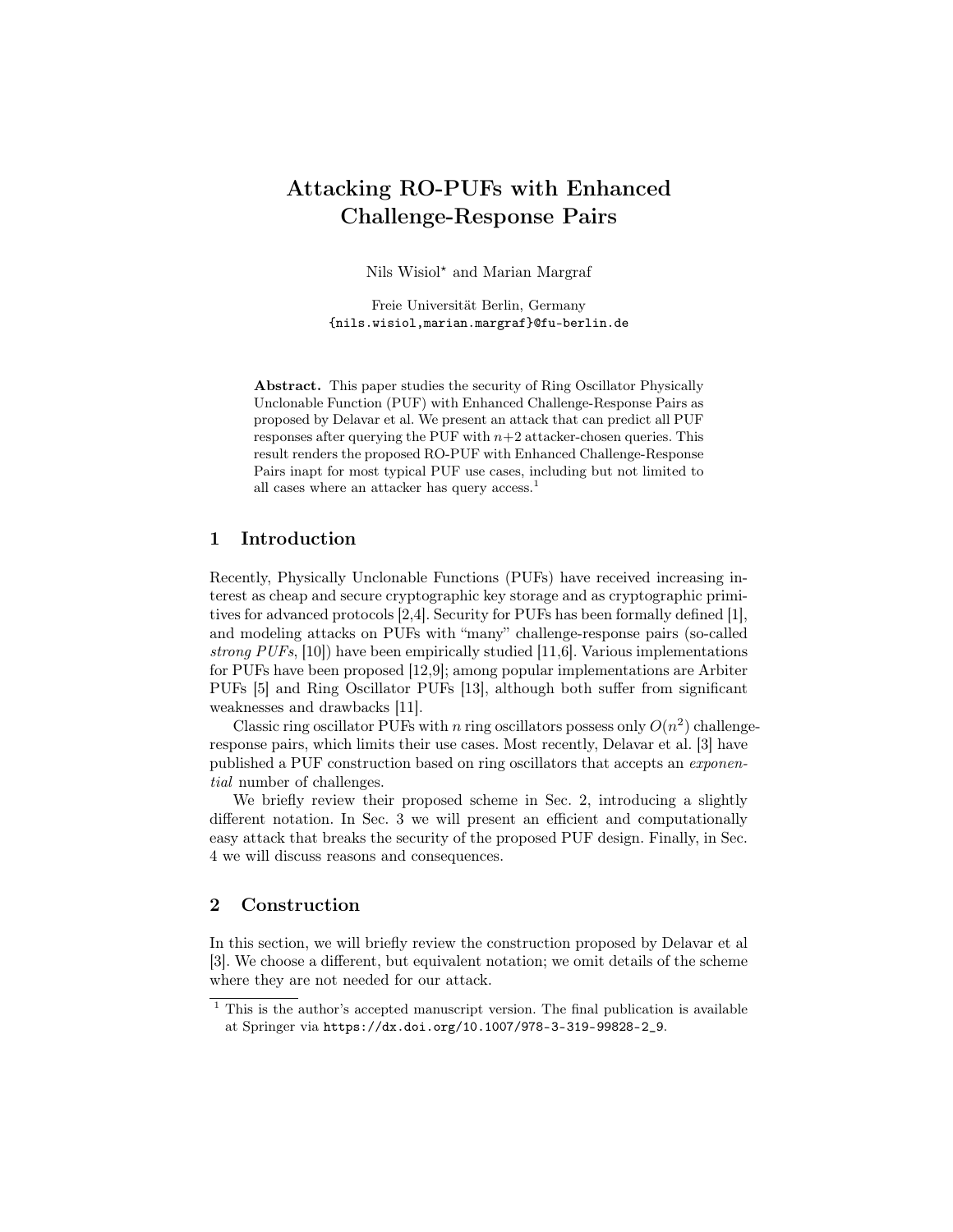A Ring Oscillator PUF with Enhanced Challenge-Response Pairs (Enh-RO-PUF) consists of an array of n ring oscillators (RO). Each ring oscillator possesses a frequency that is characteristic for this particular ring instance and is due to manufacturing imperfections.

Consider a given Enh-RO-PUF instance. We denote the frequency of the  $n$ ring oscillators by  $f_i \in \mathbb{R}$ , for  $1 \leq i \leq n$ . Let  $\tau$  be a (for this instance) fixed integer  $1 \leq \tau \leq \frac{n}{2}$ . Furthermore, we choose an instance-specific  $(n-1)$ -bit random seed vector S.

Delavar et al. provide algorithms to compute  $\tau$  and S from physical properties of the PUF instance. For our analysis, it is unimportant how these values are computed; we only stress that  $\tau$  and  $S$  are constants for each Enh-RO-PUF instance.

In order to achieve an exponential number of challenges, the Enh-RO-PUF accepts any subset of the *n* ring oscillators as a challenge C, e.g. for  $n = 256$ , we could have the challenge set  $C = \{42, 123, 200\}.$ 

Based on the challenge  $C = \{c_1, ..., c_k\}$ , the Enh-RO-PUF computes the result of shifting the seed S by  $\sum_{j=1}^{k} c_j$  bits. We denote this as a function  $\rho$  that maps challenges to  $(n - 1)$ -bit vectors,

$$
\rho(C) = \rho({c_1, ..., c_k}) = \text{shift}_{\sum c_j} S,
$$

where shift<sub>l</sub> is the *l*-bit-shift operator and  $\sum c_j$  denotes the sum of the indices of all selected ring oscillators. At this point we stress that shift is an  $(n-1)$ -periodic operation, i.e. shifting by l bit leads to the same result as shifting by  $l + (n - 1)$ bit. Thus, for any challenge C, we have  $\rho(C) = \rho(C \cup \{n-1\})$ . Also note that shift can easily be inverted.

For any given ring oscillator index i, the *comparison vector* is an  $n-1$  bit vector that compares the frequency  $f_i$  to all other frequencies in the array. More formally, we define the comparison vector  $\varphi(i)$  to be  $\varphi(i) = (a_1, ..., a_{i-1}, a_{i+1}, ..., a_n)^T$ where  $a_j = 1$  if  $f_i > f_j$  and  $a_i = 0$  otherwise.

The Enh-RO-PUF response to a challenge  $C = \{c_1, ..., c_k\}$  is an  $(n-1)$ -bit vector given by

$$
res(C) = res({c_1,...,c_k}) = \varphi(c_1) \oplus \cdots \oplus \varphi(c_k) \oplus \rho(C).
$$

As already suggested by the set notation, the response is independent of the order of the  $c_i$  by construction.

#### 3 Attack

In the proposed PUF scheme, pseudorandom numbers  $\rho(C)$  are added for protecting the scheme against information leakage. The key weakness is the predictability of the difference of certain random numbers. We can hence obtain information that was supposed to be kept secret.

For the Enh-RO-PUF, we have  $\rho(C_1) \oplus \rho(C_2) = 0$  if  $\sum c_i^{(1)} = \sum c_i^{(2)}$  for two challenges  $C_1 = \{c_1^{(1)}, ..., c_k^{(1)}\}$  ${k \choose k}, C_2 = \{c_1^{(2)}, ..., c_l^{(2)}\}$  $\binom{1}{l}$ . Using the information about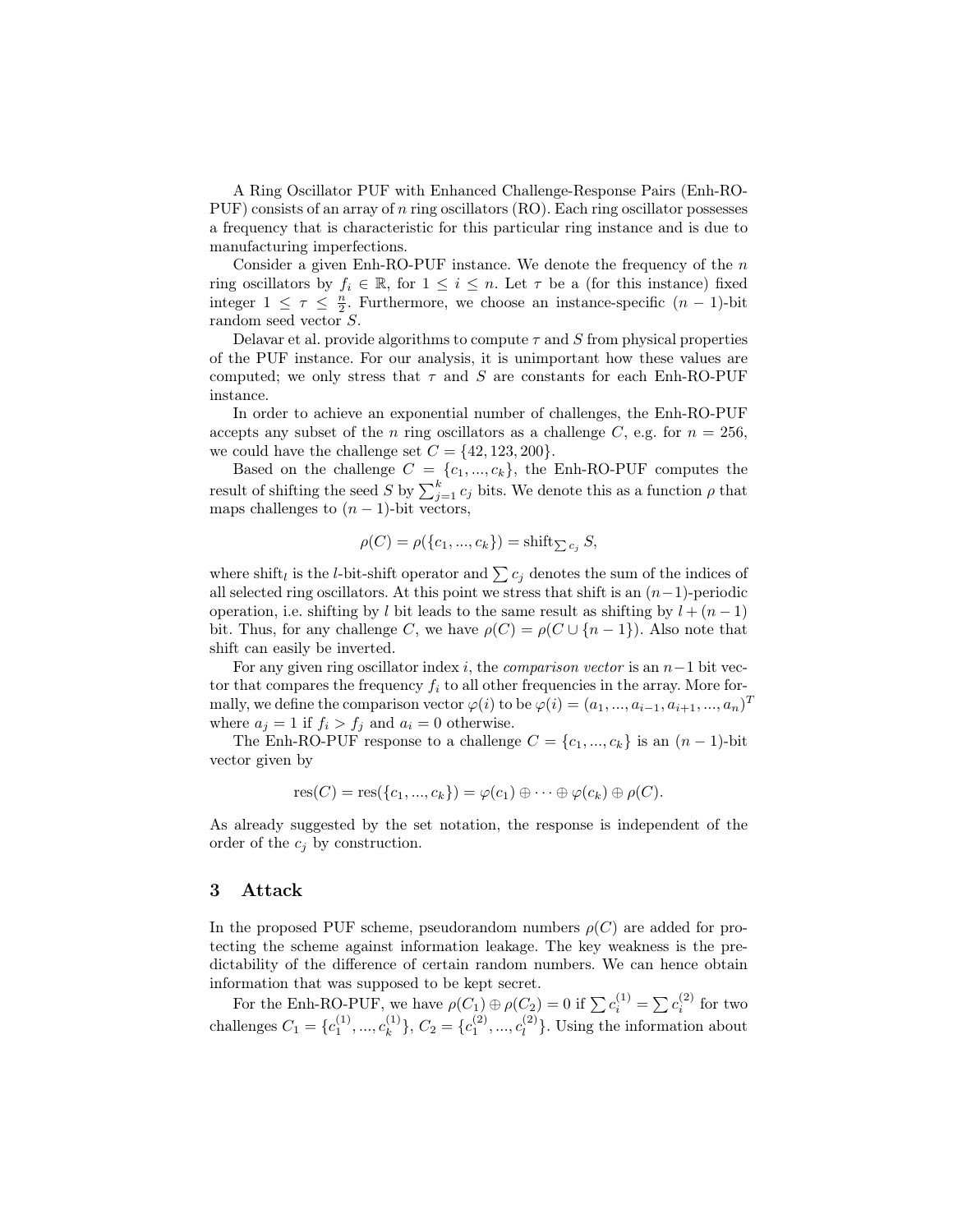$\rho(C_1) \oplus \rho(C_2)$ , we can recover the comparison vector  $\varphi(n-1)$  with two queries  $C_1 = \{1\}, C_2 = \{1, n-1\}$  to the PUF:

$$
res(C_1) = \varphi(1) \oplus \rho(C_1),
$$
  
\n
$$
res(C_2) = \varphi(1) \oplus \varphi(n-1) \oplus \rho(C_2),
$$
  
\n
$$
res(C_1) \oplus res(C_2) = \varphi(n-1) \oplus (\rho(C_1) \oplus \rho(C_2)) = \varphi(n-1).
$$

Knowing the comparison vector  $\varphi(n-1)$ , we can compute the seed S of the given Enh-RO-PUF instance by querying  $C_3 = \{n-1\}$ , as  $res(\{n-1\})$  $\varphi(n-1) \oplus \text{shift}_{n-1}(S)$ .

Finally, given the random seed  $S$ , extracting the other comparison vectors  $\varphi(i)$  for  $1 \leq i \leq n$  takes one additional query  $C = \{i\}$  each. As  $\varphi(n-1)$  is already known, this takes a total of  $n-1$  queries.

Summing up, we can reconstruct S and all  $\varphi(i)$ ,  $1 \leq i \leq n$ , with  $n+2$ chosen queries to the PUF. This renders the security features of this PUF scheme ineffective.

## 4 Discussion

Given a Enh-RO-PUF instance, using  $n+2$  attacker-chosen queries, our attack is able to predict the entire challenge-response behavior. Hence, the Enh-RO-PUF is not a strong PUF with a large number of unpredictable responses, as originally claimed by the authors [3]. Given the original author's security model, where an attacker is able to apply challenges and read out responses without restriction, the design needs to be considered broken.

Throughout the design, the security rationale was that masking the response with an (to the attacker) unknown number  $S$  will stop any attack. To circumvent that protection, it is crucial to our attack that  $\rho(C_1) \oplus \rho(C_2)$  can be computed by an attacker without prior knowledge of S or any  $\varphi(i)$ .

To mitigate the attack, we could choose  $\rho(C) = h(\langle C, S \rangle)$  where h is a cryptographic hash function that obeys the avalanche criterion, and  $\langle \cdot, \cdot \rangle$  is an appropriate encoding. By the avalanche criterion,  $h(\langle C_1, S \rangle)$  has expected Hamming distance  $\frac{1}{2}$  to  $h(\langle C_2, S \rangle)$ , which gives  $\rho(C_1) \oplus \rho(C_2)$  an expected equal number of zeros and ones. By the assumptions on  $h$ , an attacker could not efficiently retrieve  $\rho(C_1) \oplus \rho(C_2)$ .

However, in this adapted PUF scheme, the values  $\varphi(i)$  are not needed to achieve the desired PUF behavior. The hash values  $\rho(C)$  already provide reliable, unique and random responses to given challenges C. In fact, the response function res'(C) =  $h(\langle C, S \rangle)$  utilizes S as a weak PUF and implements the Challenge Response Authentication Mechanism [8] with a simplified version of HMAC [7]. This widely used protocol provides evidence that authentication using the PUF is secure as long as  $S$  remains secret. However, due to the typically large implementation size of the hash function on FPGAs, this scheme fails its purpose.

This demonstrates that  $\rho$  needs to be a pseudorandom function that is hard to invert, properties that easy-to-implement choices for  $\rho$  will not be able to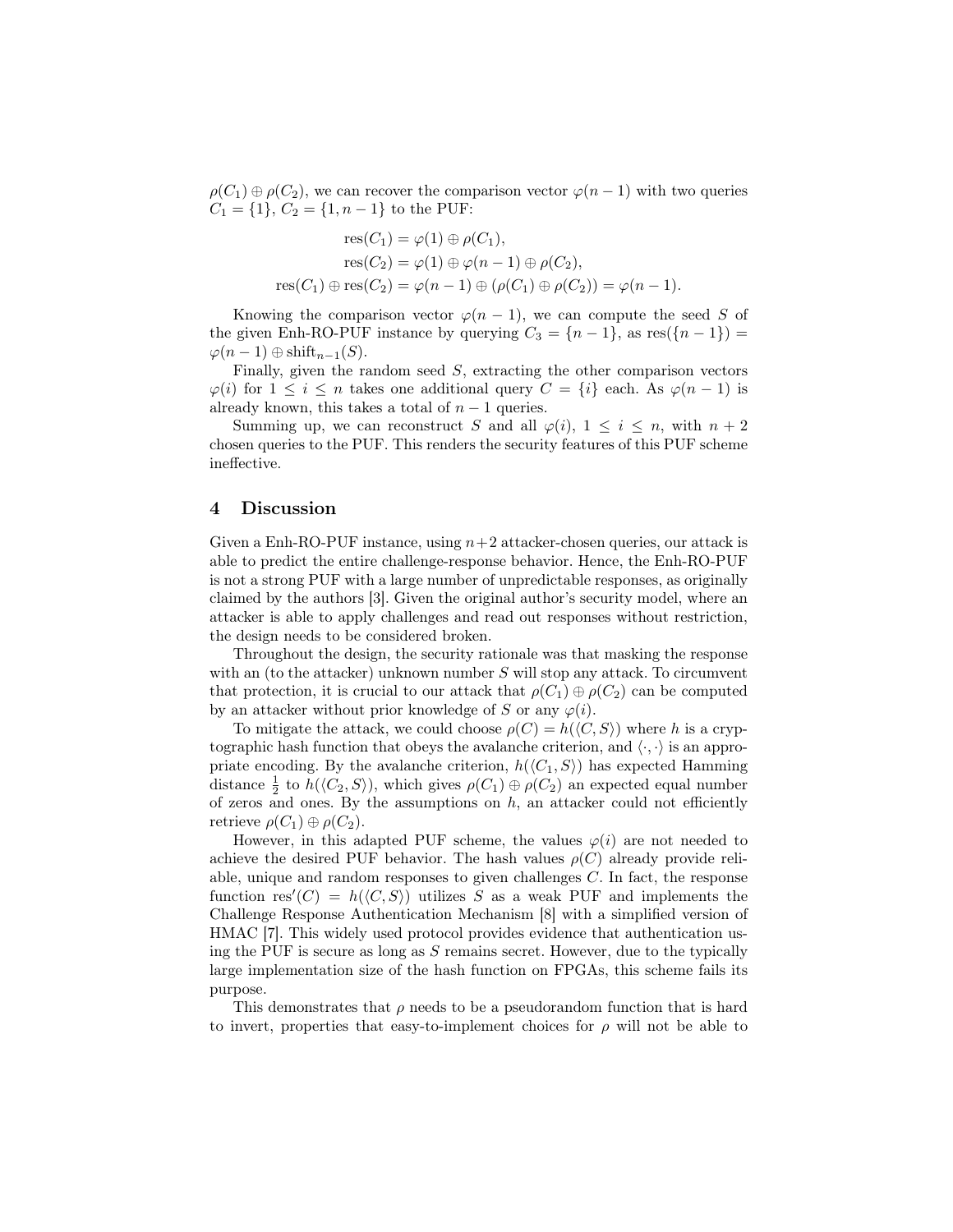provide. Hence, the design flaw of the Enh-RO-PUF can only be fixed with the introduction of another, essentially unrelated cryptographic primitive that is secure on its own.

Furthermore, we point out that if the *l*-th bit of  $\varphi(i)$  equals 0, we have  $f_i < f_l$ and thus the *i*-th bit of  $\varphi(l)$  must be 1. These relations may be able to extend the attack surface beyond our attack.

Many use cases of Physically Unclonable Functions are fundamental to safety or security of applications. We emphasize that cryptographic primitives need a throughout study of their security before they can be considered secure, and we encourage further research in the area of cryptanalysis and Physically Unclonable Functions.

## References

- 1. Armknecht, F., Maes, R., Sadeghi, A.R., Standaert, F.X., Wachsmann, C.: A formalization of the security features of physical functions. In: Security and Privacy (SP), 2011 IEEE Symposium on. pp. 397–412. IEEE (2011)
- 2. Bolotnyy, L., Robins, G.: Physically unclonable function-based security and privacy in RFID systems. In: Proceedings of the Fifth IEEE International Conference on Pervasive Computing and Communications. pp. 211– 220. PERCOM '07, IEEE Computer Society, Washington, DC, USA (2007). https://doi.org/10.1109/PERCOM.2007.26
- 3. Delavar, M., Mirzakuchaki, S., Mohajeri, J.: A ring oscillator-based PUF with enhanced challenge-response pairs. Canadian Journal of Electrical and Computer Engineering 39(2), 174–180 (2016)
- 4. Eichhorn, I., Koeberl, P., van der Leest, V.: Logically reconfigurable PUFs: Memory-based secure key storage. In: Proceedings of the Sixth ACM Workshop on Scalable Trusted Computing. pp. 59–64. STC '11, ACM, New York, NY, USA (2011). https://doi.org/10.1145/2046582.2046594
- 5. Gassend, B., Clarke, D., Van Dijk, M., Devadas, S.: Silicon physical random functions. In: Proceedings of the 9th ACM conference on Computer and communications security. pp. 148–160. ACM (2002)
- 6. Hospodar, G., Maes, R., Verbauwhede, I.: Machine learning attacks on 65nm arbiter PUFs: Accurate modeling poses strict bounds on usability. In: Information Forensics and Security (WIFS), 2012 IEEE International Workshop on. pp. 37–42. IEEE (2012)
- 7. Krawczyk, H., Canetti, R., Bellare, M.: HMAC: Keyed-hashing for message authentication RFC 2104 (1997)
- 8. Myers, J.G.: SMTP service extension for authentication RFC 2195 (1999)
- 9. Pappu, R., Recht, B., Taylor, J., Gershenfeld, N.: Physical one-way functions. Science 297(5589), 2026–2030 (2002)
- 10. Rührmair, U., Busch, H., Katzenbeisser, S.: Strong PUFs: models, constructions, and security proofs. In: Towards hardware-intrinsic security, pp. 79–96. Springer (2010)
- 11. Rührmair, U., Sehnke, F., Sölter, J., Dror, G., Devadas, S., Schmidhuber, J.: Modeling attacks on physical unclonable functions. In: Proceedings of the 17th ACM conference on Computer and communications security. pp. 237–249. ACM (2010)